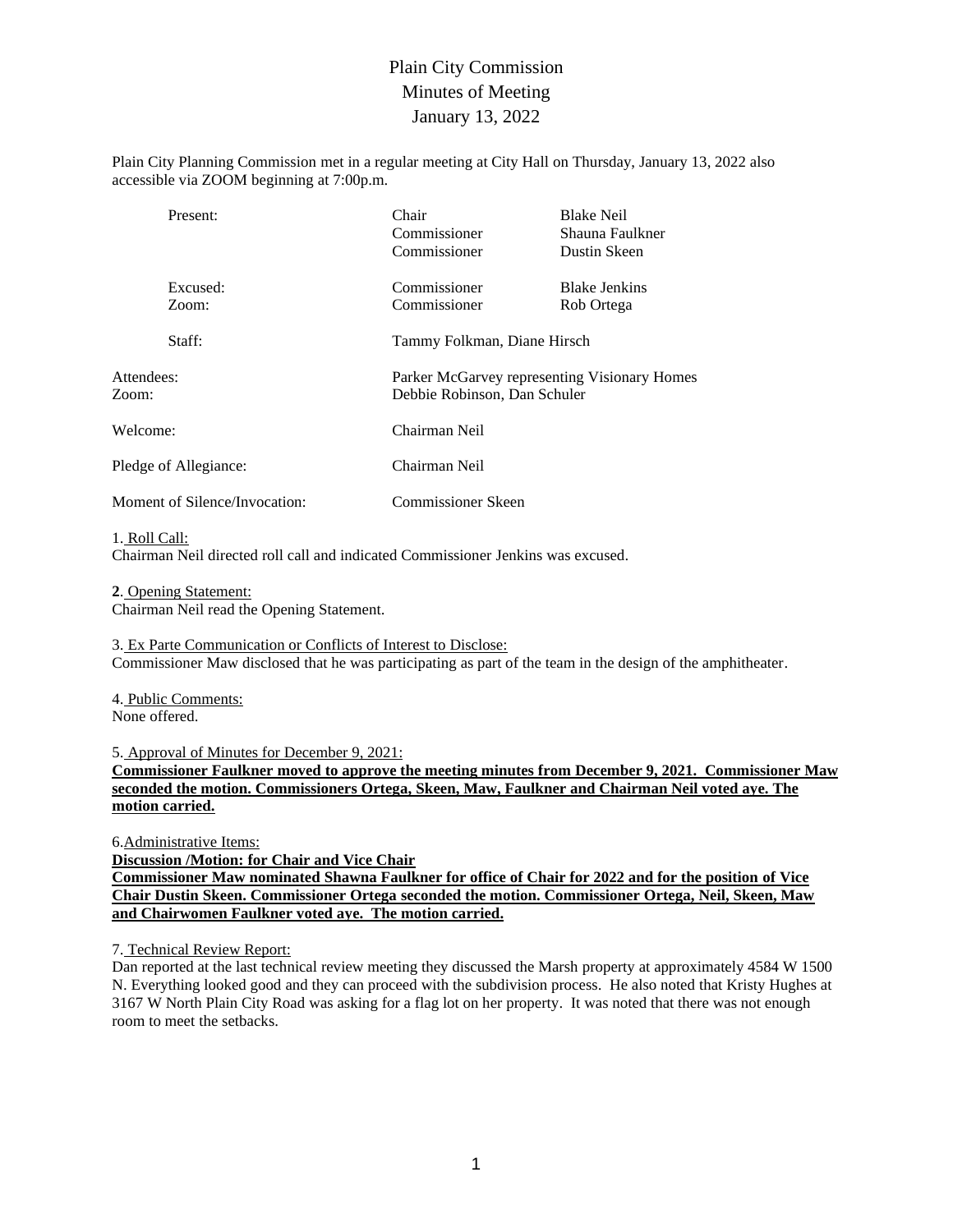## Plain City Commission Minutes of Meeting January 13, 2022

### 8. Legislative Items:

a. Discussion/Motion: Final Subdivision - Stillcreek Phase 3B - 21 lots

Parker McGarvey representing Visionary Homes is now the owner of all of Phase 3. They are also the contractor/owner of Phase 4 as well as Stimpson property to the west. Chairwomen Faulkner inquired if Parker had a copy of development agreement. Parker said he has been going over it every day. Parker indicated they are aware of the new sewer trunk line and it will be made available in Phase 4. Marriott is still working on the engineering for the sewer. Phase 4 is scheduled to be presented in about a year and a half. The Stimpson property is not part of Stillcreek. There was a discussion about if Phase 3 differs from the original proposal. It was reported that Phase 3 has 88 lots and consists of 80 single family lots and 8 town homes. Phase 3B has 21 single family lots. Phase 3 has trails planned that will go up to open space as well as the future park that will be in Phase 4. Parker says that it keeps with the original development agreement. Chairwomen Faulkner was reading through the development agreement and noticed a line that says total number of residential units overall of Stillcreek are 520. Parker mentioned the number was really 511. Commissioner Skeen would like to see an overall view of the whole plan instead of little chunks that are being approved each time. Commissioner Skeen feels like the open space is getting all pushed to Phase 4. Parker indicated Jeff Hales said they would stick to the original development agreement. Commissioner Neil reported that the development agreement had expired but the City Council approved an extension. Parker reported they are working with their planners to layout Phase 4 knowing they need 20% open space across the project. He said there will be  $16\frac{1}{2}$  acres of open space by the power corridor. There will be community public open space, community common open space, community private open space as well as restrooms. Parker will bring Phase 4 to technical review shortly. There are options to be a sports field and pavilion that could go there. Phase 4 will have a second roundabout that will connect to Remuda. Parker indicated that Councilmember Sadler and the Mayor indicated there have been problems with past phases of Stillcreek. Parker will be the face of Visionary Homes and he is looking forward to working with the city for the long haul. Visionary Homes has a good track record and will prove who they are and build a good relationship with the city. Chairwomen Faulkner said there are two lots (338 and 341) that she can't find the frontage on. It appears the curb data is missing. She asked him to confirm that there will be 80-foot frontage on each lot. Chairwomen Faulkner received an indication that Visionary Homes had met items 1 through 7 of the engineer's memo dated January 9, 2022. The City Engineer hasn't had time to review the updates. Commissioner Skeen is concerned that the new phase isn't matching up with the original plan. Chairwomen Faulkner said she felt like they should not hold them to the original plan if they continue to improve and meet the development agreement. Commissioner Neil indicated that Phase 2 changed the original layout. Commissioner Skeen does not have an issue with phase 3. Commissioner Skeen said it is still a PRUD has to fall under those parameters and again, he would like to see the whole plan. Commissioner Maw said according to the development agreement, it will need to come to the planning commission for approval. Chairwomen Faulkner asked about the frontage on lots 342 and 337. It is indicated they will need to front on to 3500 W. Chairwomen Faulkner asked Parker to double check and make sure frontage is on the plat. **Commissioner Maw moved to recommend the City Council give final approval for Stillcreek Village Phase 3B. Commissioner Neil seconded the motion. Vote: Chairwomen Faulkner, Commissioners Skeen, and Ortega, Maw and Neil voted aye. The motion carried.** Commissioner Skeen would like to see an overall plan of Phase 3 and 4 so we can verify we are meeting the density requirements.

#### b. Discussion/General Plan Update:

Chairwomen Faulkner suggested to have combined work meeting with the City Council on the general plan update on January  $20<sup>th</sup>$  at 6PM. She asked the commission to come with input or how much involvement they wanted as well as the residents and stake holders to have. She reported that the General Plan has to be reviewed every five years and next year will be the five-year mark. There have been a lot of questions about the RE-20 zone going away. The City Council feels we need to look at the whole plan instead of piece by piece. Commissioner Skeen would rather wait for a year to start it. Commissioner Faulkner suggested he come to the work meeting and express his concerns. **Commissioner Skeen moved to set a work meeting with City Council on January 20 to go over the General Plan. Commissioner Maw seconded the motion. Vote Chairwomen Faulkner, Commissioner's Ortega, Neil, Skeen and Maw voted aye. Motion carried.**

### c. Discussion Ordinance-Accessory Dwelling Units:

The State is requiring that we allow Accessory Dwelling Units. The City Council did not want to do detached dwelling units. The Planning Commission has been asked to look at that requirement again. It has been suggested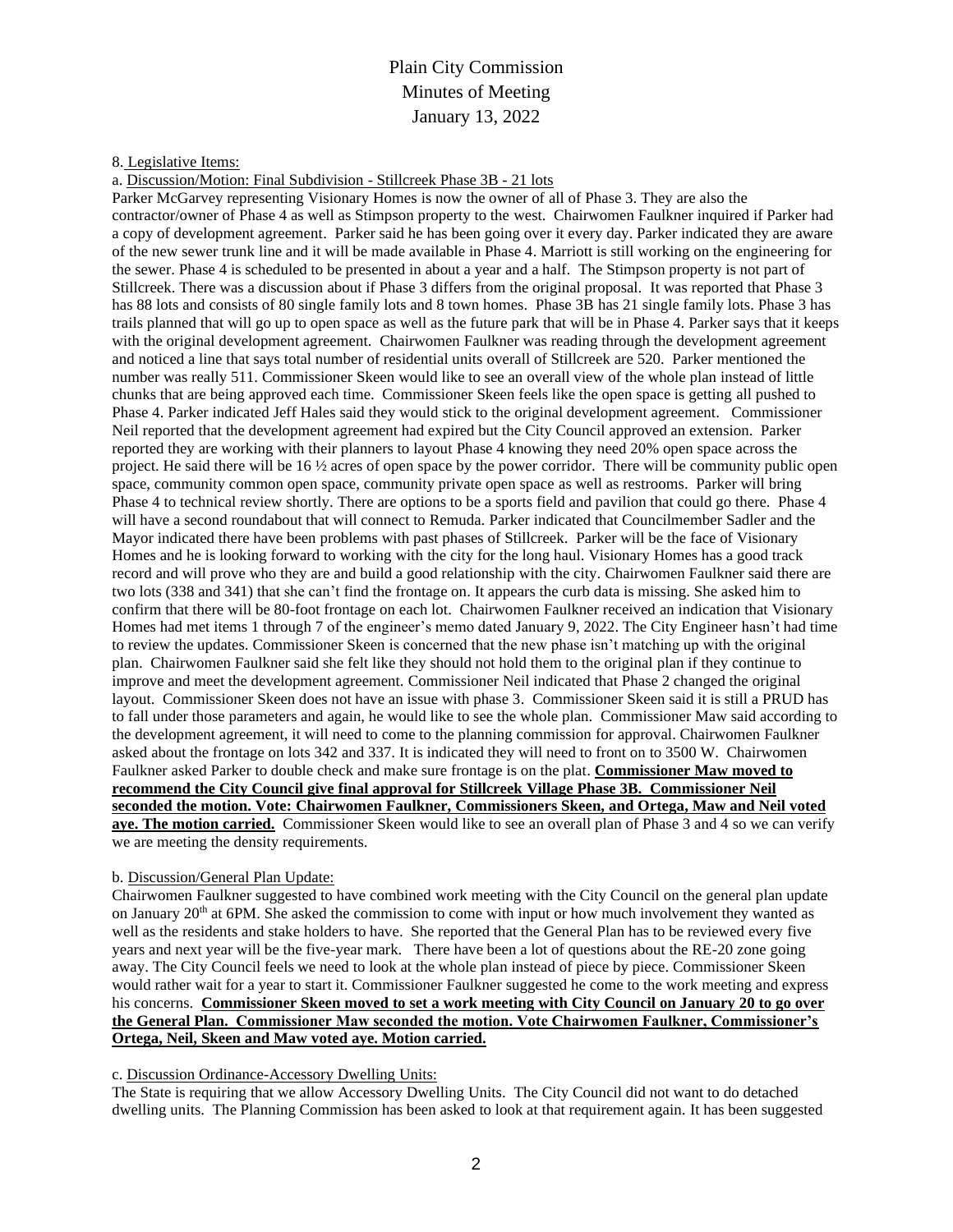# Plain City Commission Minutes of Meeting January 13, 2022

that we look at the ordinances for Farr West and Marriott Slaterville that they have approved. There was a discussion about detached accessory dwelling units in Plain City becoming a rental city. It was noted that this will help with our affordable housing plan. Commissioner Maw noted that his daughter has been struggling to find affordable housing and has had to move out of Plain City. Affordable housing is part of the General Plan so perhaps there can be a discussion at the work meeting. **Commissioner Maw moved to discuss the Accessory Dwelling Unit Ordinance with City Council at the work meeting January 20. Commissioner Skeen seconded the motion. Vote Chairwomen Faulkner, Commissioners Neil, Ortega, Maw and Skeen voted aye. Motion carried**

#### 9. Report from City Council:

Chairwomen Faulkner gave report from city council. The right-of-way agreement for Plain City Fields was tabled. Sunset Meadows Phase 1 was granted final acceptance. Conditional final acceptance for River Crossing Phase 1 was approved. A public hearing for the Zanna Child annexation was set for January 20. The rezone for Robert Dodgen RE-20 to RE-18.5 was tabled. The Council gave final approval for Stillcreek Phase 3A. Money was approved for recreation building and new fire vehicle.

#### Commission Comments

Commissioner Ortega had no comments.

Commissioner Maw showed what the new amphitheater will look like. A fundraiser will be held July  $31<sup>st</sup>$  to raise money for amphitheater.

Commissioner Neil thanked city council and planning commission for the flowers they provided. Commissioner Skeen no comments.

Chairwomen Faulkner welcomed Tammy Folkman to the city. She mentioned that conflict of interest papers needs to be signed and returned by next planning meeting. Packets will need to be picked up the first and third Friday of the month before noon or on Monday before planning meeting. Tammy will send a text reminder as well as an email to everyone. There was a discussion on whether we should put planning commission meetings on Facebook live. There were mixed feelings. Shauna expressed gratitude to Blake for teaching her over the last year. She reported to Dan that school zone lights were tipped down heading north and it is hard to see them. Dan report was aware of the situation. **Commissioner Skeen moved to adjourn the meeting. Commissioner Maw seconded the motion. Vote: Chairwomen Faulkner, Commissioners Neil, Ortega, Maw and Skeen voted aye. Motion carried.**

| FAULKNER         | <b>SKEEN</b>      | <b>JENKINS</b>   | ORTEGA        | <b>MAW</b>       | NEIL          |
|------------------|-------------------|------------------|---------------|------------------|---------------|
| JAN 6            | <b>JAN 20</b>     | FEB <sub>3</sub> | <b>FFB 17</b> | MAR <sub>3</sub> | <b>MAR 17</b> |
| APR <sub>7</sub> | APR 21            | MAY 5            | <b>MAY 19</b> | JUN 2            | <b>JUN 16</b> |
| JUL 7            | <b>JUL 21</b>     | AUG 4            | AUG 18        | SEP <sub>1</sub> | <b>SEP 15</b> |
| OCT 6            | OCT <sub>20</sub> | NOV <sub>3</sub> | <b>NOV 17</b> | DEC <sub>1</sub> | <b>DEC 15</b> |

**2022**

If you are unable to attend on your assigned night, please make sure someone goes in your place

\_\_\_\_\_\_\_\_\_\_\_\_\_\_\_\_\_\_\_\_\_\_\_\_\_\_\_\_\_\_\_ \_\_\_\_\_\_\_\_\_\_\_\_\_\_\_\_\_\_\_\_\_\_\_\_\_\_\_\_\_\_\_

Planning Commission Chair Planning Commission Secretary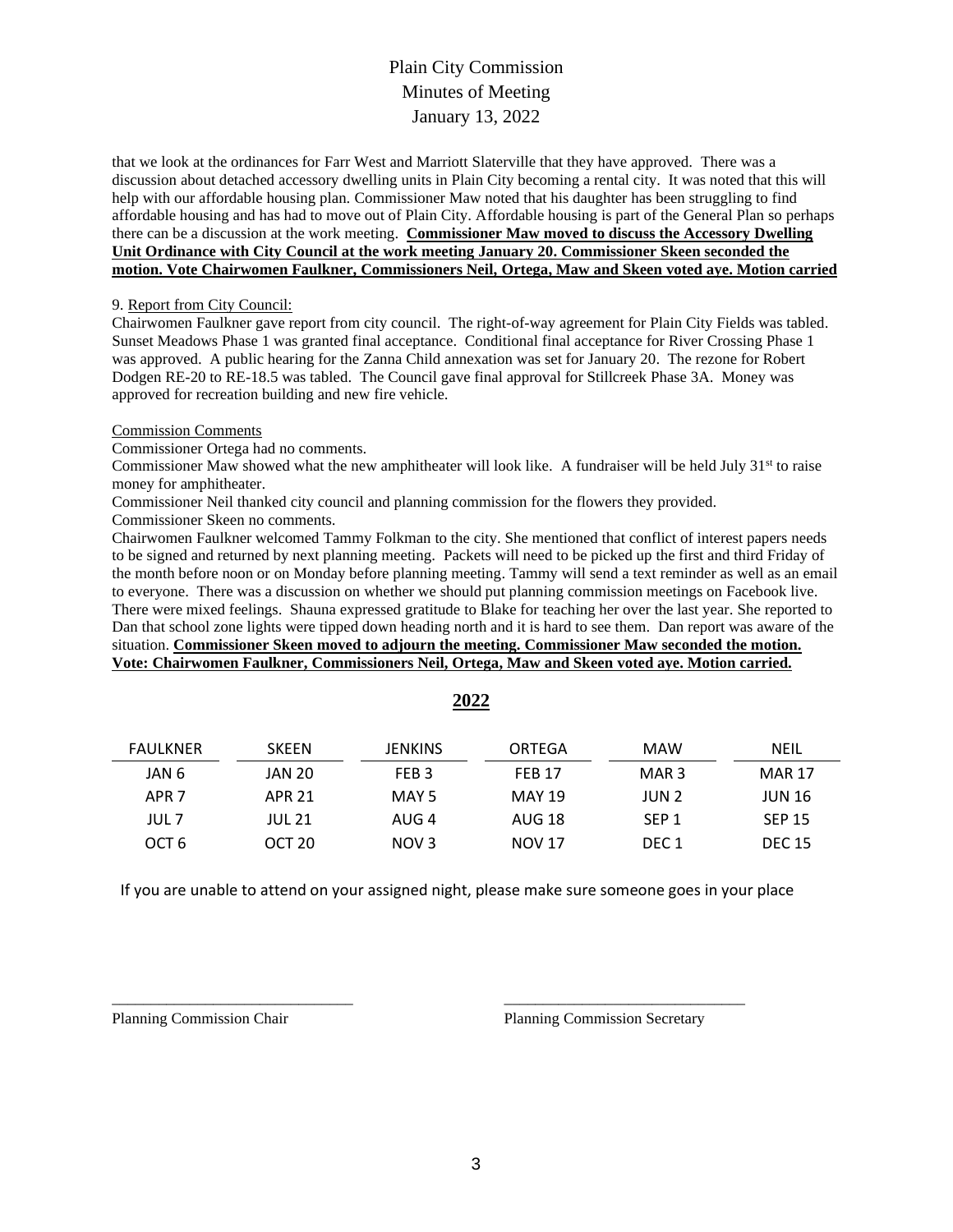# Plain City Commission Minutes of Meeting January 27, 2022

Plain City Planning Commission met in a regular meeting at City Hall on Thursday, January 27, 2022 also accessible via ZOOM beginning at 7:00p.m.

| Present:                      | Chair<br>Commissioner<br>Commissioner<br>Commissioner<br>Commissioner | Shawna Faulkner<br>Dustin Skeen<br><b>Blake Neil</b><br>Jarod Maw<br><b>Blake Jenkins</b> |  |  |
|-------------------------------|-----------------------------------------------------------------------|-------------------------------------------------------------------------------------------|--|--|
| Zoom:                         | Commissioner                                                          | Rob Ortega                                                                                |  |  |
| Staff:                        | Tammy Folkman, Dan Schuler (Zoom)                                     |                                                                                           |  |  |
| Zoom:                         |                                                                       | Carl Miller, Adams family                                                                 |  |  |
| Welcome:                      |                                                                       | <b>Commission Chair Faulkner</b>                                                          |  |  |
| Pledge of Allegiance:         | Chairman Maw                                                          |                                                                                           |  |  |
| Moment of Silence/Invocation: |                                                                       | Commissioner Jenkins                                                                      |  |  |

#### 1. Roll Call:

Commission Chair Faulkner directed roll call and indicated Commissioners Neil, Skeen, Maw, Jenkins and Ortega were present.

#### **2**. Opening Statement:

Opening Statement read by Commission Chair Faulkner.

#### 3. Ex Parte Communication or Conflicts of Interest to Disclose:

Commissioner Jenkins mentioned that he had talked to a gentleman from Kents at the city offices when he came in to pick up his packet. Kents would like to do something with the land to the south of their store. It was suggested that they start with Technical Review to have their questions answered.

Commissioner Maw disclosed that he was still in discussions about the Amphitheater. He mentioned the upcoming fundraiser on January 31 at 6:30. It will be held at Wahlquist Junior High.

4. Public Comments:

Carl Miller made a comment that he did not think the meeting should be moved to Facebook, his concern was that not everyone looks at Facebook. He indicated the General Plan map did not match with the old General Plan map, also he would like to be on advisory committee to help update the plan.

5. Approval of Minutes for January 13, 2022:

## **Commissioner Jenkins moved to approve the meeting minutes from January 13, 2022. Commissioner Skeen seconded the motion. Commissioners Ortega, Skeen, Maw, Neil and Commission Chair Faulkner voted aye. The motion carried.**

6.Administrative Items: None

7. Technical Review Report: None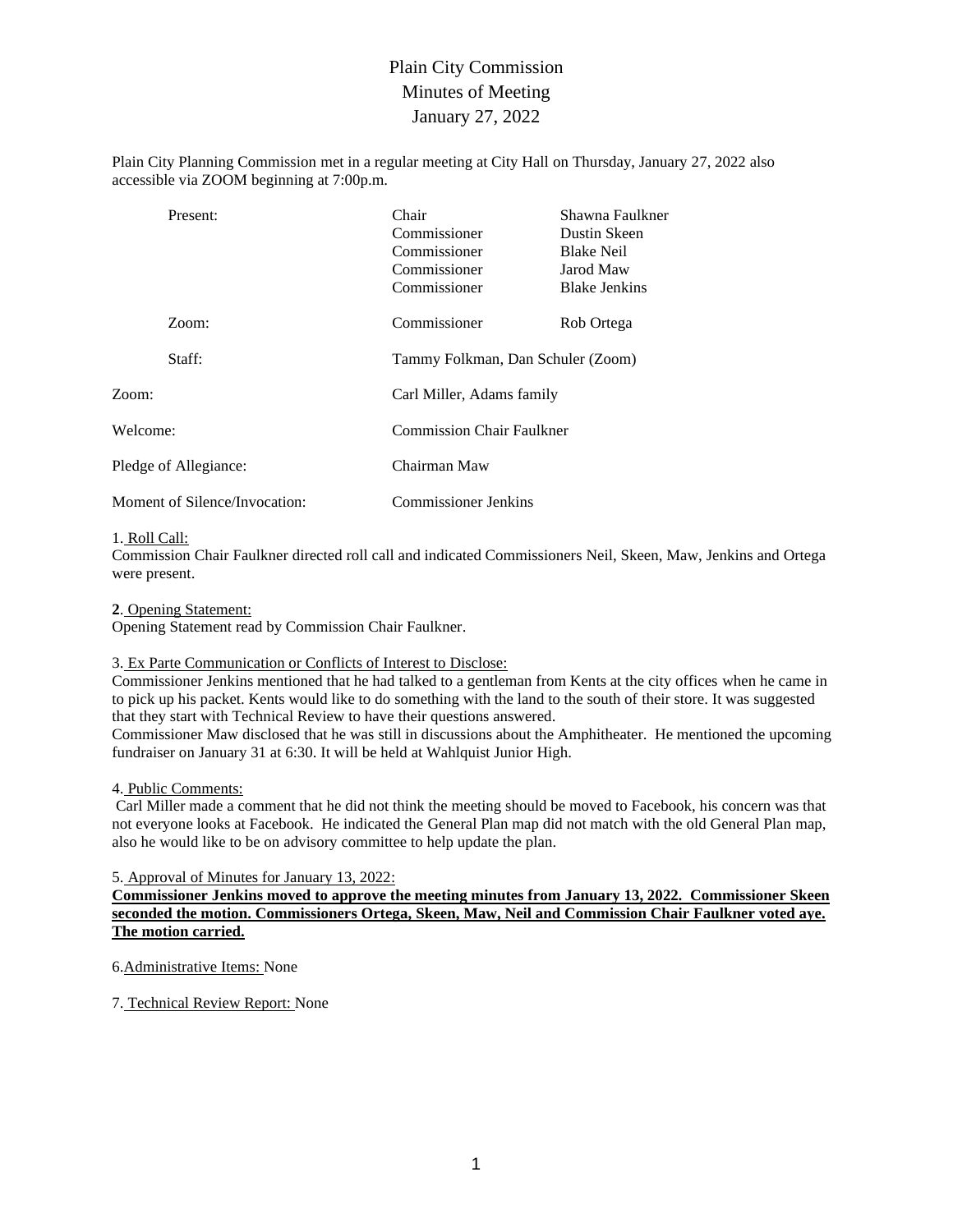# Plain City Commission Minutes of Meeting January 27, 2022

### 8. Legislative Items:

a. Discussion/Motion: General Plan Update

Commissioner Jenkins appreciated Commissioner Skeen's comments during City Council about setting a precedence on the 5-year General Plan. Sometimes we over look precedence. The Commissioners discussed that they would like to hit the ground running in July once the new budget is approved. The committee would like to get a citizen advisory committee together to help with input on the General Plan. They would like to have citizens from the North, South, East, West and Center of Plain City to be on the advisory committee. Commission Chair Faulkner mentioned that they look into Survey Monkey to get feedback from the residents of Plain City about the General Plan. She would like everyone to bring their ten questions that can be used on the survey to the next planning meeting. There was discussion on how to get information to the residents, water bill, marquee, Facebook, Plain City website, and taking flyers door to door as well as at public gatherings. There was discussion about if there is money available now to start getting information to the citizens.

### **Commissioner Maw moved to table General Plan until commission comes up with set of questions to be asked in the survey and how to get information to the public. Commissioner Neil seconded the motion. Vote: Commission Chair Faulkner, Commissioners Skeen, Ortega, Maw, Jenkins, Neil voted aye. The motion carried.**

## b. Discussion: Ordinance- Accessory Dwelling Units

Commissioners had a discussion on writing a preliminary Accessory Dwelling Unit ordinance for Plain City to give to the city council. The commissioners have been looking at Farr West and Marriott Slaterville's Accessory Dwelling Unit ordinances on internal rentals. Commissioners would like in our outline, not allowing external ADU's, not allowing on street parking and put in permit and inspection must be done before offering a rental in the home. Tammy will type up a draft and bring it back to the next meeting.

### c. Discussion: Amend Subdivision Ordinance for Punch List

Dan presented a change to the ordinance. He would like the developers to have a 60-day time limit that the developers have to adhere to. The Planning Commission discussed this change and suggested Dan make a few minor changes and bring it back to the commission to make a motion on it.

#### d. Discussion: Issuance of Building Permits

Dan presented a change to the ordinance. This ordinance would require all public improvements installed before any building permits are issued. He is suggesting making a change in the subdivision ordinance 11-4-5 section c. Commissioners would like to see clarifications before they can make a motion on it.

## 9. Report from City Council: Commissioner Skeen

Zanna Child annexation was approved. There was a presentation given by Rob Layton on building a new Children's Justice Center. The Robert Dodgen property was approved for rezone. The audit report was given. The City Council will allow Barb Jensen to use the Senior Center for free for the Veterans Ceremony. Stacy Dixon was denied utility agreement since the subdivision had already been approved.

#### Commission Comments

Commissioner Ortega thanked Tammy for sending out packets by email.

Commissioner Neil would like to go back and revisit commercial zone uses. He thought someone was putting in a duplex in Brook Haven.

Chairwomen Faulkner would like to have commission meetings on Facebook Live. Starting with our next meeting. Commissioner Jenkins thought the land behind Kents was supposed to be a park but he thought the land was zoned RE-20.

### **Commissioner Jenkins moved to adjourn the meeting. Commissioner Maw seconded the motion. Vote: Commission Chair Faulkner, Commissioners Neil, Ortega, Maw, Jenkins and Skeen voted aye. Motion carried.**